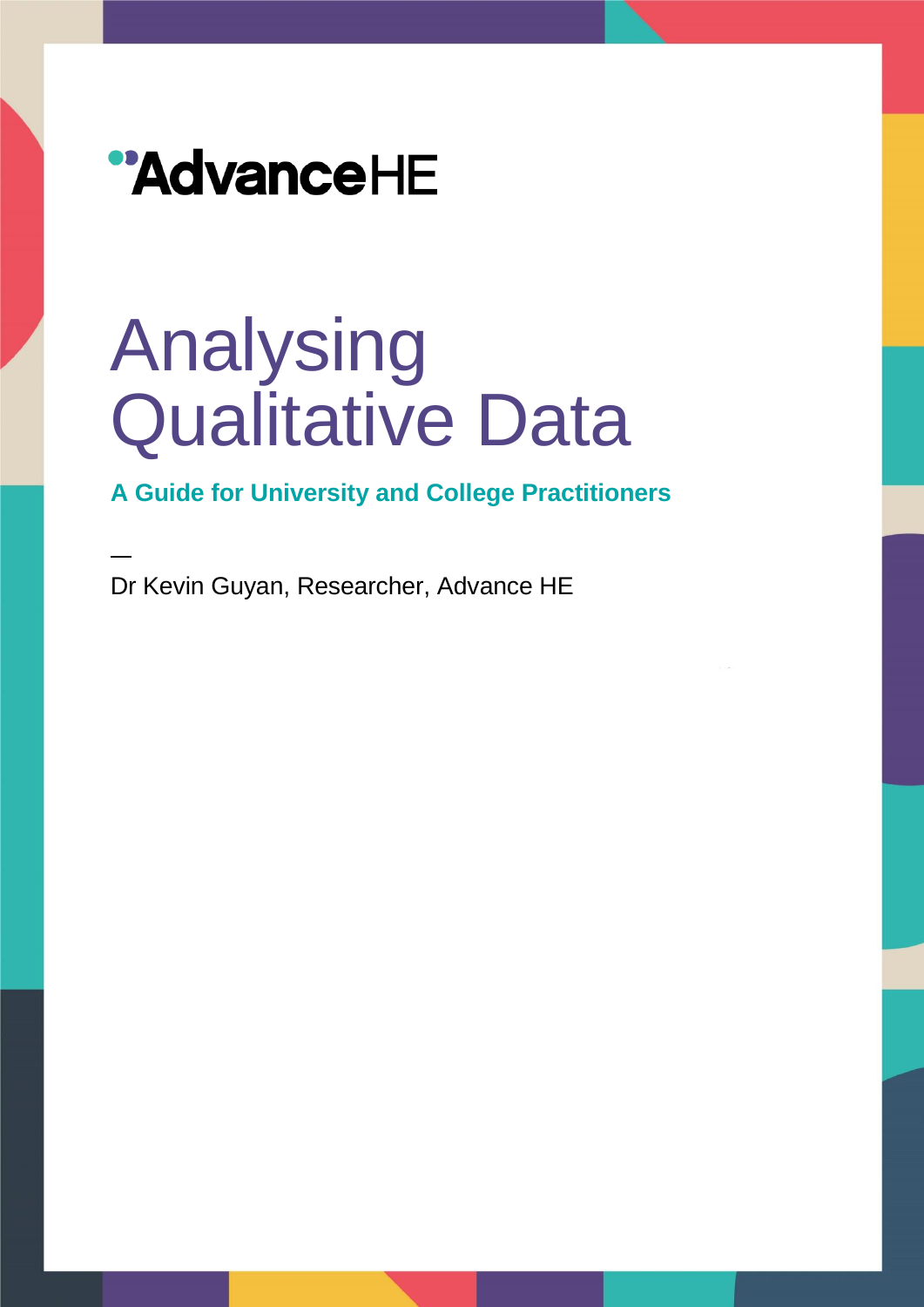### **Contents**

| 1 <sub>1</sub> | Introduction                                            |    |
|----------------|---------------------------------------------------------|----|
| 2.             | Why use qualitative data?                               |    |
| 3.             | How to gather qualitative data                          | 5. |
|                | 4. How to analyse qualitative data                      |    |
| 5.             | Going further – other uses of qualitative data analysis |    |
| 6.             | Conclusion                                              |    |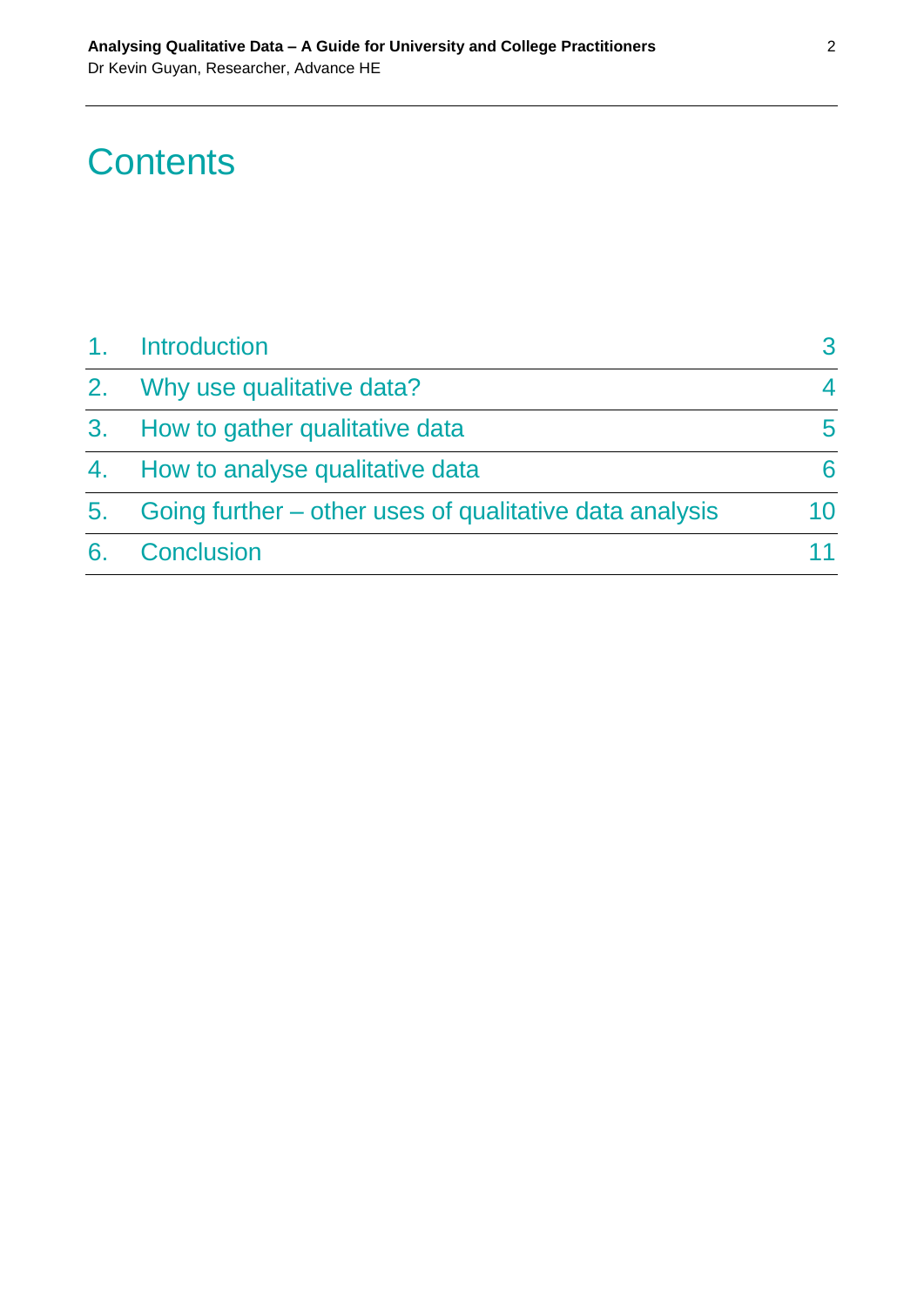## 1. Introduction

Advance HE's sixth Research and Data Briefing presents guidance on how to analyse qualitative data, such as focus group transcripts or free-text survey responses. This briefing is intended for university and college practitioners working on small- to medium-scale research projects in the areas of equality, diversity and inclusion, teaching and learning, and governance, leadership and management. It does not assume any prior knowledge of qualitative research methods. As a practitioner you might be required to gather and analyse qualitative data as a means to demonstrate the success or failure of an initiative, report on progress or help make sense of a problem in your institution. You might already collect information via feedback forms, surveys, comment cards and one-to-one conversations but, even with all of this available data, remain unsure how to analyse and report on your findings when staff time and research resources are limited.

This briefing will focus on the analysis of qualitative data across four sections:

- + Why use qualitative data?
- $+$  How to gather qualitative data
- $+$  How to analyse qualitative data
- $+$  Going further other uses of qualitative data analysis

The guidance focuses on one approach to qualitative analysis – inductive thematic analysis – as it is well-suited to different sized projects and produces results that enable practitioners to express their findings qualitatively and quantitatively. Other approaches to qualitative analysis exist and are outlined later in the briefing.

This briefing is mindful of the contexts in which practitioners work and the potential gulf between what is possible, in terms of research and data, and what is practical with limited resources and competing commitments. The guidance builds upon previous Advance HE Research and Data Briefings, in particular [Working with Data](https://www.ecu.ac.uk/guidance-resources/using-data-and-evidence/working-with-data/) and [Monitoring and Evaluating Impact.](https://www.ecu.ac.uk/publications/monitoring-evaluating-impact/)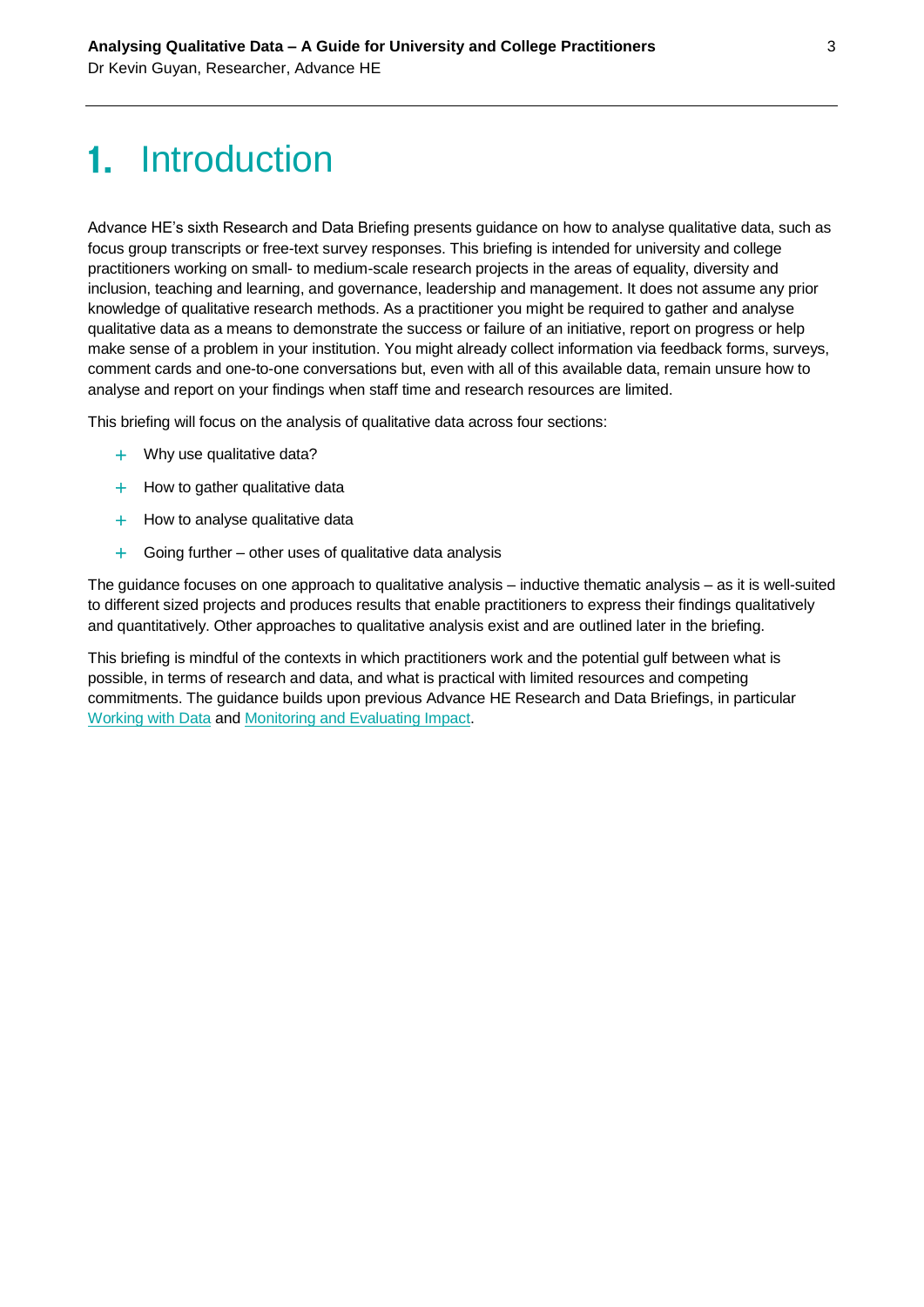### 2. Why use qualitative data?

Qualitative data is information about qualities that are not numerical and therefore not quantifiable, such as 'happiness' or 'confidence'. This data provides experiential insights that help answer the 'how' and 'why' questions of research projects. Qualitative data is particularly useful for assessing 'soft' or less tangible project outcomes, such as 'female engineering students will feel more confident about their skills'. When used alongside quantitative data (numerical data that is quantifiable), qualitative data can explain why numbers increase, decrease or remain unchanged.

Although qualitative and quantitative data describe two ways in which we perceive and experience the real world, the two data types often overlap as researchers quantify qualitative phenomena. For example, staff and student surveys might ask respondents to express their satisfaction with university premises on a five-point scale that ranges from 'Very satisfied' to 'Very dissatisfied'. Although satisfaction is a qualitative concept, as it is something not easily counted, the survey gathers quantitative data by asking respondents to position their satisfaction on a scale of one to five. The use of a scale transforms satisfaction into something quantitative, which researchers can then analyse using statistical software. For this reason, scaled or numerical survey responses are not discussed in this briefing.

Qualitative data is particularly useful in research projects that engage a small number of participants. In some areas of your institution, such as individual departments or faculties, the small number of staff or students makes it impractical to undertake quantitative research. Equality and diversity practitioners, in particular, can encounter challenges when they attempt to capture the experiences of staff from a specific ethnic group or take an intersectional approach that looks across multiple protected characteristics. In these examples, the small number of potential participants means that the average scores to survey responses would be unreliable.

Whereas quantitative methods, such as staff and student surveys, become more reliable when more people respond, the effectiveness of qualitative methods does not depend on the total number of people who participate. Instead, qualitative research methods work well with small numbers of participants, as long as participants are generally representative of the larger population you wish to study. For example, it is not practical or necessary to invite every member of staff to attend a focus group or one-to-one interview. Likewise, only speaking with male professors in the chemistry department is unlikely to present an accurate account of all staff views.

#### What does quantitative data overlook?

When writing about qualitative versus quantitative data, attention too often focuses on the benefits of using qualitative data rather than the limitations of adopting a quantitative-only approach. Approaching this debate from an alternative direction, it is helpful to ask: 'What does quantitative data overlook?'

Researchers working with numerical data can calculate totals and percentages in a variety of ways. For example, institutions might calculate their gender pay gap (the percentage difference between average pay for men and women) using the salaries of all staff (a headcount) or weight staff to take account of those that work part time or across different parts of the institution. This figure might include or exclude atypical or agency staff. In terms of averages, mean and median figures might also differ, which presents opportunities for those framing the results to present their interpretation of the data. Language is also important and can manipulate the presentation of quantitative data as much as qualitative data. For example, 'Female professors have doubled in the past year in our department' sounds better than 'The number of female professors has increased from two out of 40 to four out of 40 in the past year'.

If you are a practitioner engaged in equality, diversity and inclusion, teaching and learning, or governance, leadership and management, the participants in your research are most likely staff or students. However, an over-focus on quantitative data can risk ignoring the lived experiences of the staff and students behind the numbers. As an example, consider the ethnic diversity of your institution's senior leadership team. Quantitative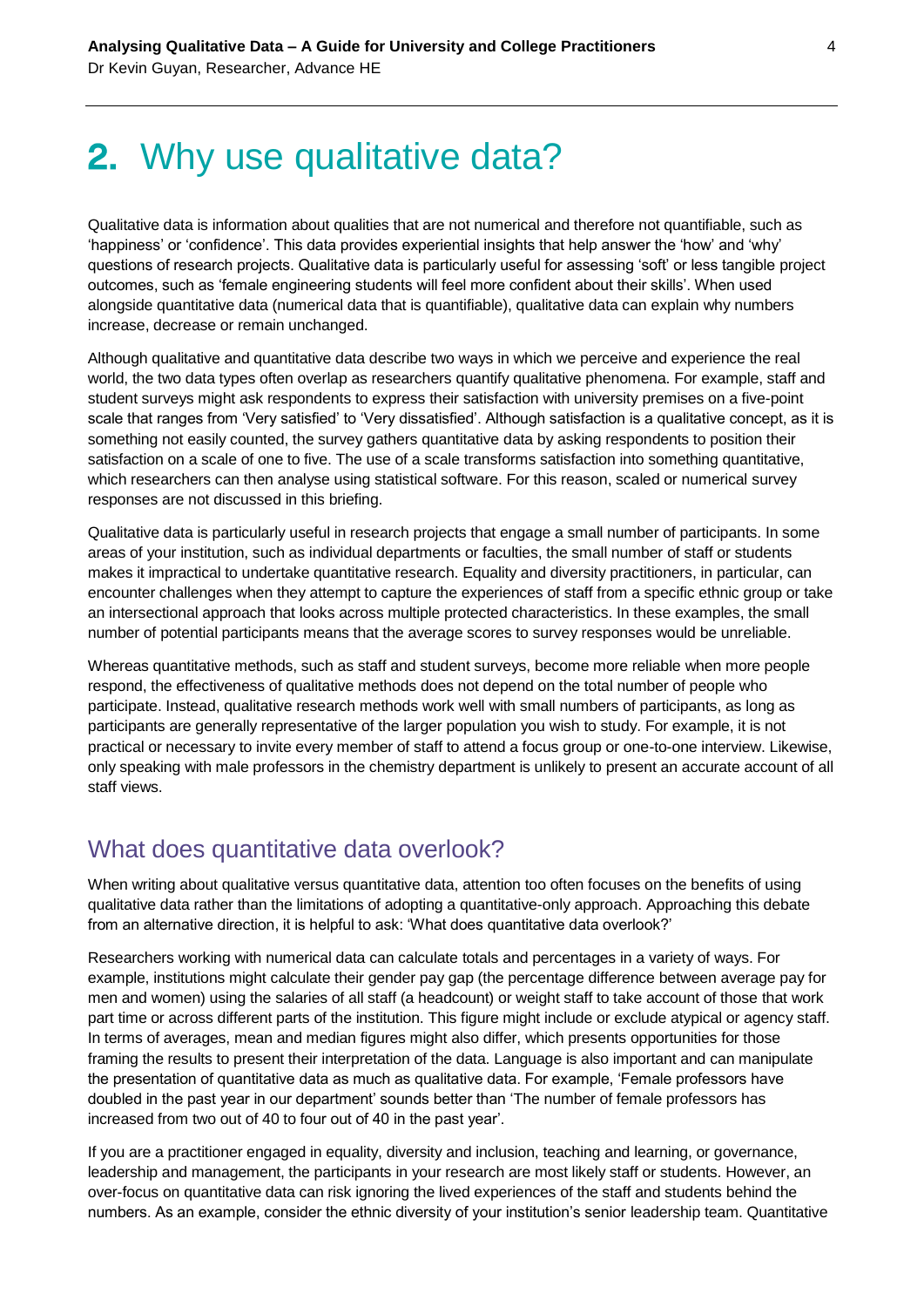data might show that representation of BME senior leaders has increased by 20% in the past three years. But these figures may be misleading as they say nothing about whether these BME leaders feel valued, if others listen to their opinions or if they perceive their position to be tokenistic.

### Encouraging senior leaders to look beyond headline statistics

A key challenge for university and college practitioners is to frame their findings in a way that appeals to senior leaders in their institution. Pressure to present 'headline stats' might tempt practitioners to devote more attention to quantitative data above qualitative data. Likewise, practitioners might worry that qualitative findings are less 'representative' than qualitative findings. These concerns are misplaced and, as demonstrated in this briefing, qualitative data, when analysed effectively, can also present headline findings.

### **3.** How to gather qualitative data

Before undertaking analysis, it is first necessary to gather the data. The following questions should be considered to ensure that the data gathered is appropriate for analysis:

### What data should I gather?

Establishing the research questions is the first step in working with data as it will inform which method(s) are used and the types of data that need to be gathered. The number of research questions asked will depend on the scope and size of the project. Research questions should be specific and relate to one phenomena only. In other words, ask yourself: What question do I want answered? What information will answer this question? How do I get this information?

#### How should I gather the data?

The method(s) you choose will depend on the type of data you wish to collect. Methods might include one-toone interviews (structured, semi-structured or unstructured), focus groups, surveys with free-text comment boxes or a review of existing documents/literature. If possible, consider a mixed methods approach that uses both quantitative and qualitative methods (eg a survey and focus groups). Using multiple methods will help offset the limitations associated with individual data collection methods (eg a focus group with one dominant participant or a survey with a low response rate). While gathering data, it can be useful to keep a notebook or Word document to capture your thoughts, feelings or impressions during the research process. Thinking reflexively about what you bring to the research project is a fundamental component of data gathering and is discussed in more detail in Advance HE's Research and Data Briefing on [Reflexivity: positioning yourself in](https://www.ecu.ac.uk/publications/reflexivity-positioning-yourself-in-equality-and-diversity-research/)  [equality and diversity research.](https://www.ecu.ac.uk/publications/reflexivity-positioning-yourself-in-equality-and-diversity-research/)

### When should I gather the data?

When and how many times data should be collected will depend on your research questions and how the data will be used. For instance, if you are exploring or diagnosing a problem, gathering data at a single time point may suffice. In contrast, if the data is being used to monitor and evaluate the impact of an initiative, it will need to be collected at multiple time points (for example, before the initiative, after the initiative and long after the initiative) in order to capture the information needed to answer the research question.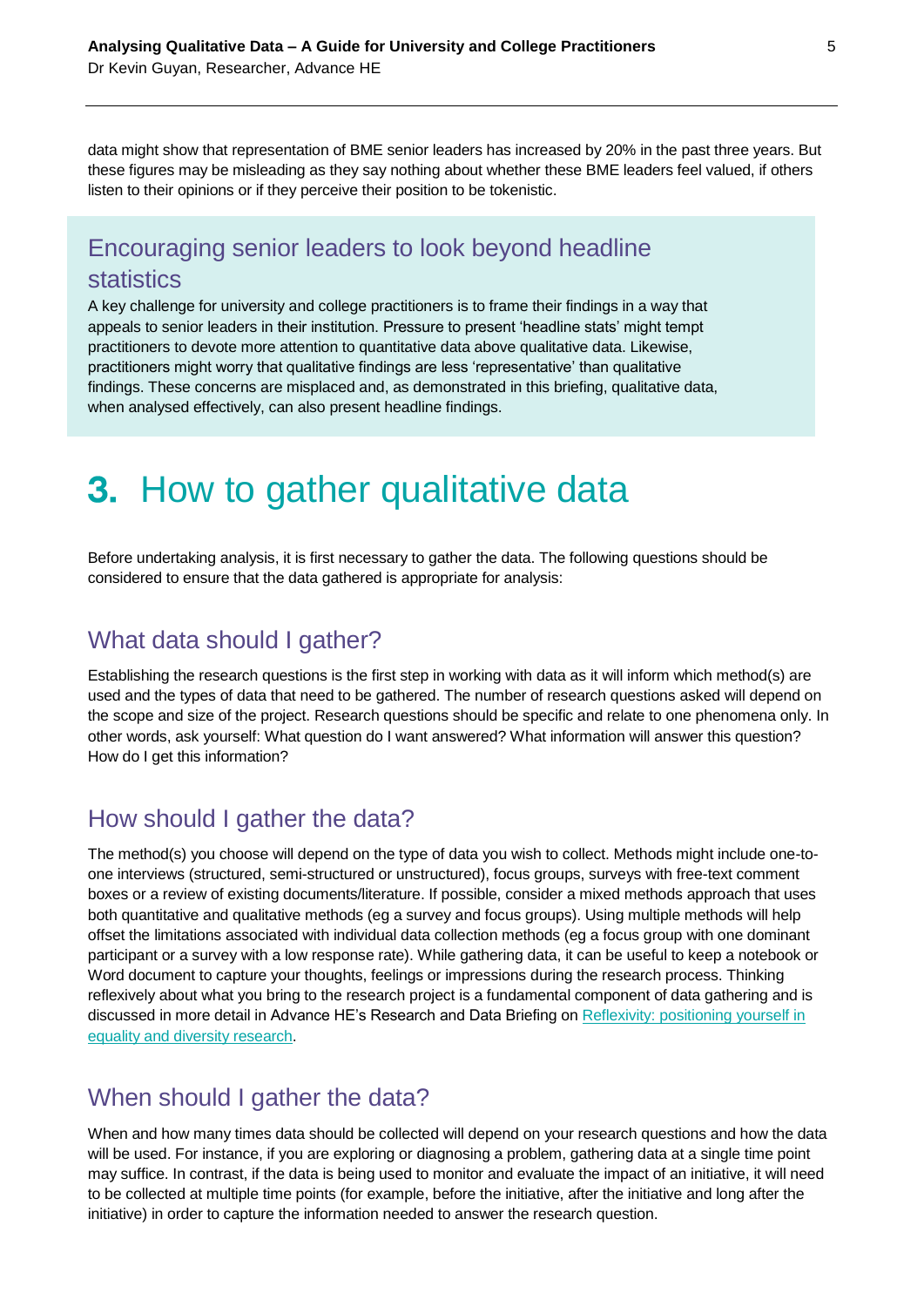### Who should I gather data from?

When undertaking qualitative research it is not necessary to gather data from as many participants as possible. What is more important is to ensure that participants (the sample) are generally representative of the wider group you wish to study (the population). Participants do not need to mirror the demographics of the population exactly but they should, at the very least, bring a diversity of voices and experiences to the study. Involvement in the research will depend on the approach to participant recruitment: are you doing enough to ensure a diverse range of people can participate? Should incentives be offered to acknowledge participants' time and contributions? Before gathering data, take stock of what information you might already have at hand (eg freetext comments from past surveys) and explore whether analysis of this data can inform the study.

#### Research possibilities versus practitioners' realities

As a practitioner working on a small- to medium-scale research project, you are likely to have encountered the gap between what is possible, if time and resources were infinite, and what is achievable in the context of your institution. Projects take place in the real world so a briefing focused on research ideals rather than practitioners' realities is of little value. If time and resources are limited, rather than attempting a project that is too big, the golden rule is to focus on a smaller number of achievable research questions. In other words, do fewer things but do them well. Gathering data will require the most time and resources so, before running your own focus groups, interviews or surveys, check whether your institution holds any qualitative data that could be repurposed for your study (for example, free-text responses to past staff and student surveys). Data protection regulations mean that the use of these data for a new project will [depend on participants' original consent](https://www.ecu.ac.uk/publications/data-protection-anonymity-considerations-equality-research-data/) but, if permissible, this could reduce the resources required for your qualitative study.

### 4. How to analyse qualitative data

Qualitative research can return data in a variety of formats (text, audio, visual, etc), which might require conversion to an alternative format before analysis can commence. This is most common with data gathered from interviews and focus groups, which are often recorded as audio files but are easier to analyse as text files or Word documents. It takes around one hour to transcribe 15 minutes of spoken word or costs approximately one pound per minute for professional transcription. If there is no budget for professional transcription or capacity to undertake this work yourself, consider how best to capture data from focus groups or interviews before starting the fieldwork. You might wish to ask another staff member to join the focus group as a scribe and note direct quotes or invite participants to share typed responses to some questions before attending a one-to-one interview. Although these solutions are not as comprehensive as full transcripts, they offer workarounds that might suffice for a small- to medium-scale project.

Qualitative data from focus groups or interviews is best analysed in the form of transcripts, which present a verbatim account of what was said and enable researchers to 'code' the data. Coding involves careful and repeated reading of the data to identify and mark recurring or connected themes (using a 'code'). This approach, referred to as thematic analysis, is most effective when codes are designed so that they capture multiple levels of information, moving from the most general to the specific. For example:

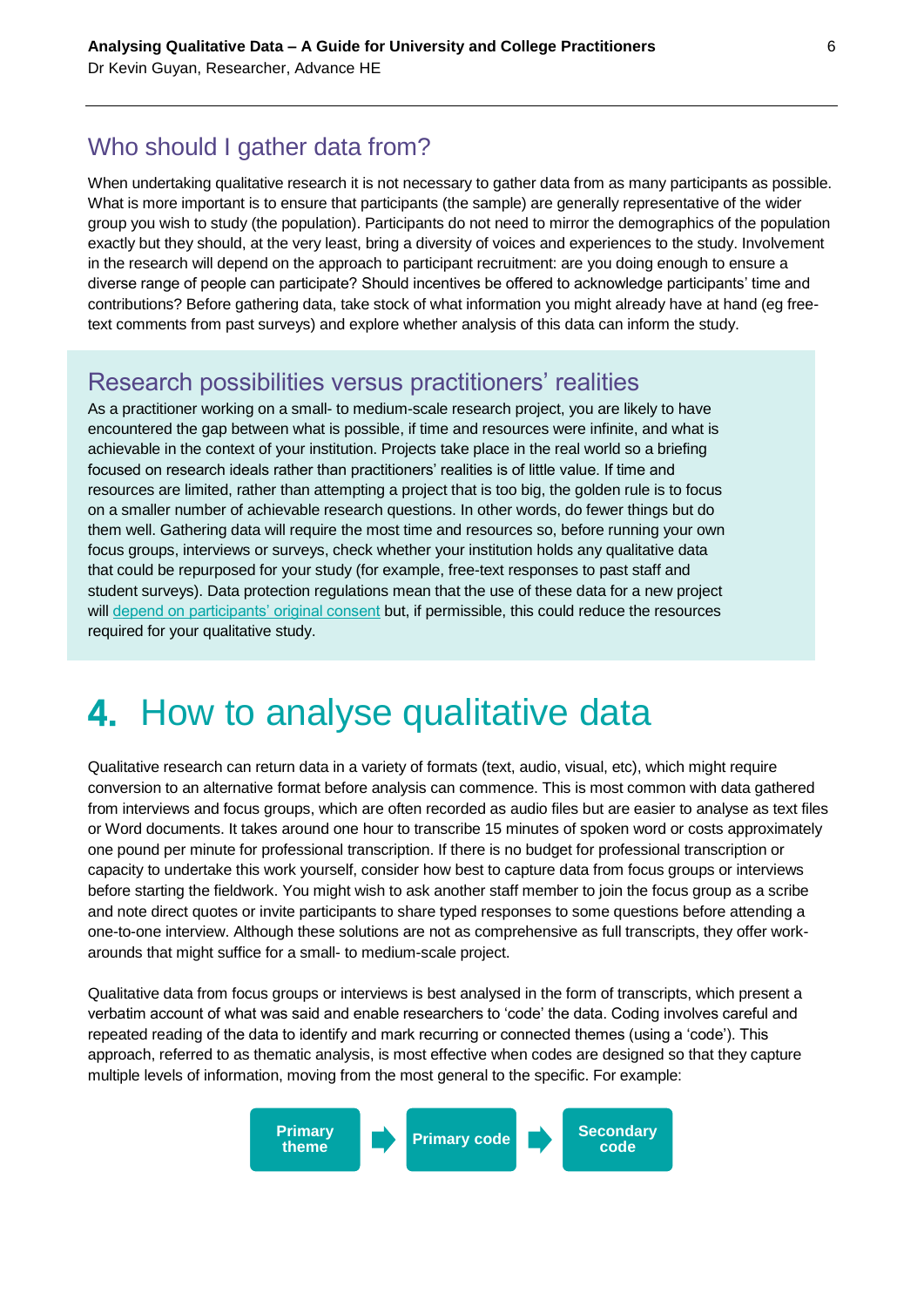In this example, a primary theme might reflect an overarching topic such as 'Bullying and harassment', followed by a primary code 'reporting' and a secondary code 'staff do not trust HR':



This coding structure makes it possible to mark other instances where 'staff do not trust HR', add contradictory codes ('Bullying and harassment: reporting: staff trust HR') or present other information on reporting ('Bullying and harassment: reporting: process too complicated'). As the list of codes expands, it will become necessary to arrange codes in a logical order using a coding framework, in which codes are grouped according to primary theme and then listed in alphabetical order within each theme.

#### Coding software

For small-scale projects (eg those involving fewer than 20 free-text survey responses or a single focus group), you can code the qualitative data using printed copies, coloured highlighters and notes. For larger projects, specific software may be needed; specifically, Computer Assisted Qualitative Data Analysis Software (CAQDAS) will organise the data, help ensure consistent coding and provide tools for subsequent analysis. CAQDAS can support a variety of data formats, which makes it possible to code images, video and audio, as well as text. Qualitative researchers commonly use CAQDAS software such as Atlas.ti and NVivo. Although this software requires a license key, your institution might have already purchased access for staff and students. If not, free-to-use options are also available to download, such as [QDA Miner Lite.](https://provalisresearch.com/products/qualitative-data-analysis-software/freeware/)

Researchers can adopt a deductive or inductive approach to their data analysis, or a mix of both of these approaches. A deductive approach begins with a hypothesis (eg 'LGBT staff face more institutional barriers to promotion than heterosexual/straight staff') followed by reviewing and coding the data to either prove or disprove this theory. In contrast, an inductive approach, often known as grounded theory, does not begin with a hypothesis or any assumptions about what will emerge from the data. Advance HE's qualitative research generally follows an inductive approach, in which data is explored with an open mind to see what it will reveal. Inductive research questions seek to identify the factors that lie behind observed phenomena, for example a university might believe staff are under-reporting instances of bullying and harassment but are unsure of the reasons why. This is not always easy as researchers bring their own backgrounds and experiences to the subjects of their study. Rather than pretend that these biases do not exist, it is better to acknowledge researchers' subjectivities and work to mitigate their impact on the study. Use of a notebook or Word document for personal reflections, as previously suggested, will help highlight areas of a project shaped by a researcher's background and experiences. Better still, having a colleague assist in the analysis phase of your project helps ensure that personal biases are kept in check. This approach also allows you to double check the reliability of your coding by comparing the themes you have identified in a transcript to those identified by your colleague.

Qualitative analysis will require more than one close reading of your data. Do not worry about marking too many codes during your first reading, as codes can be merged or deleted at a later stage. The most important thing to achieve during the first reading is to get a sense of what concepts and topics are present in the data, develop a draft list of codes and group these codes into loose, overarching themes.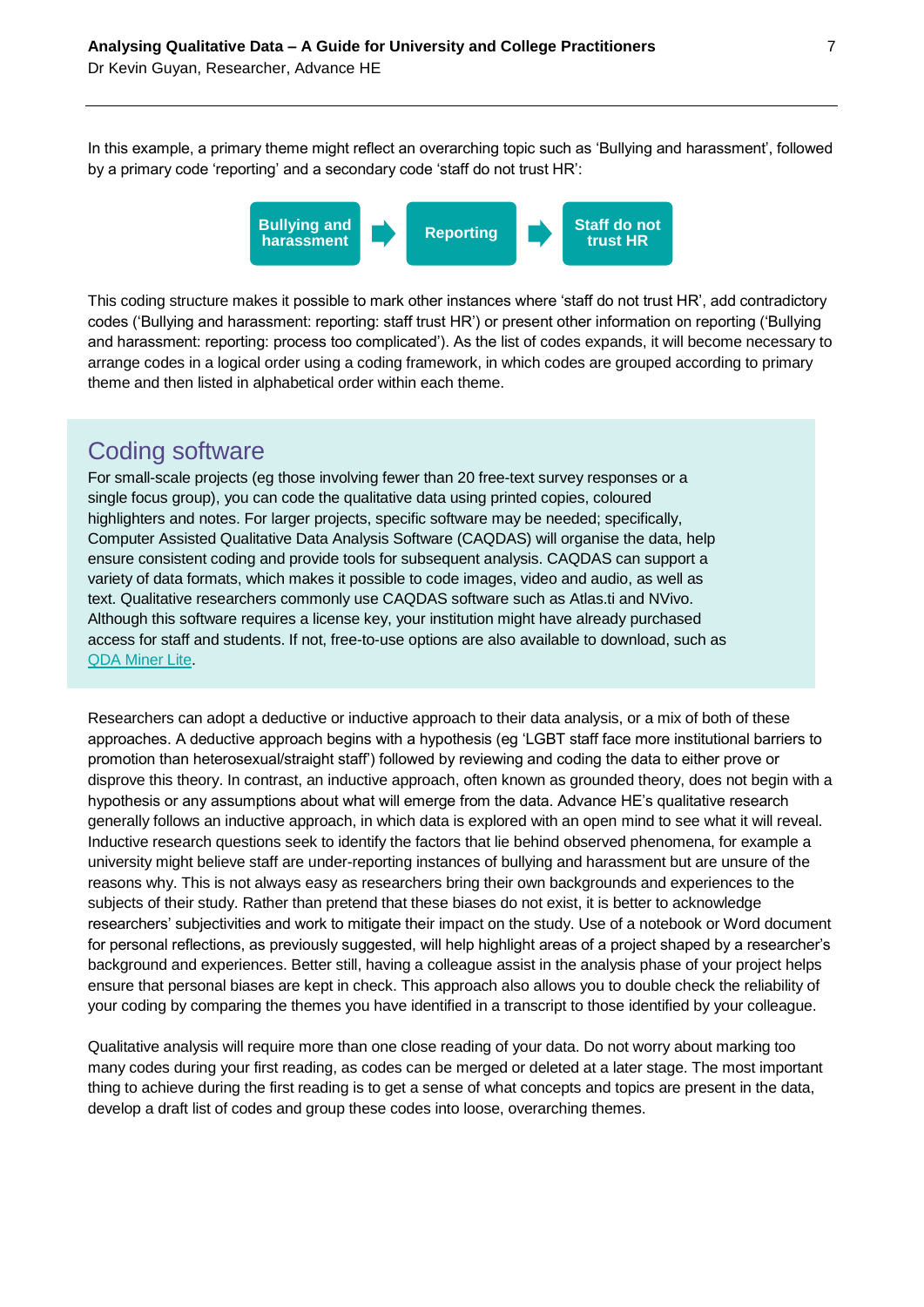### The 'representativeness' of qualitative data

Following a number of individual complaints, a university history department wishes to diversify the content of its modules. The department's teaching and learning committee is asked to gauge the views of students and identify modules to revise. The university has recently sent multiple surveys to students and there is concern that a further survey will attract a low response rate. As an alternative, two focus groups are arranged to gather the views of undergraduate and postgraduate students. However, some academics in the department have expressed concern that focus group findings might not represent the views of all students in the department.

The 'representativeness' of qualitative data is a common concern, particularly among those who feel more comfortable with quantitative data. In this example, focus groups are not expected to present the views of an entire population (history students) but instead capture a diversity of perceptions and experiences. Focus group organisers should ensure participants come from diverse backgrounds, include a mix of protected characteristics and modes of study (ie full-time, part-time and distance learners), and are effectively facilitated to ensure everyone is able to express their views. For further guidance on focus group facilitation, see Advance HE's Research and Data Briefing on [Ethics in Primary Research \(focus groups, interviews and](https://www.ecu.ac.uk/publications/ethics-in-primary-research-focus-groups-interviews-and-surveys/)  [surveys\).](https://www.ecu.ac.uk/publications/ethics-in-primary-research-focus-groups-interviews-and-surveys/)

After your first reading, it is often useful to take a break from the materials so you can then approach your second reading with a different objective: rather than focusing on locating new codes, instead try to fine tune your existing codes and ensure that they accurately reflect what is presented in the data. During your second reading, your code list will likely shrink in some areas (where codes are deleted or merged) and expand in other areas (where one code actually covers a few distinct concepts).

You might feel that a thematic approach to coding is too experimental, or 'unscientific', as it is not always clear where exactly you will end up. However, the flexible nature of thematic analysis is what allows it to work with smaller samples of participants and answer the 'how' and 'why' questions. This is all part of the process as you begin to think about the data holistically, rather than as individual pieces of information, and consider the connections and contrasts between and across the data.

Following a second round of coding, the coding framework is ready for further analysis. Table 1 presents an extract of a coding framework from qualitative analysis of focus group transcripts, with a total of 12 participants, focused on a university's board of governors. The framework includes primary themes on the left-hand side, primary and secondary codes in the middle, and the frequency and proportion of participants who mentioned each code on the right-hand side.

### Quantifying qualitative data

A coding framework presents instances of each code and therefore presents a means of quantifying data extracted from qualitative materials. In the example presented in Table 1, calculating frequencies (in the 'No.' column) as percentages reveals that 91.7% of participants (11 out of 12) described the committee secretary as a gatekeeper. This will require you to filter code instances so that they only reflect the number of participants who mentioned a code rather than the total number of code mentions (eg five participants stating there are too many white men on the board of governors is different from one participant raising this point five separate times in the focus group). Your report can present the coding framework as a table, include information from the framework in the narrative and/or use visual methods such as heat maps, which show the most frequent codes in red and the least frequent codes in green.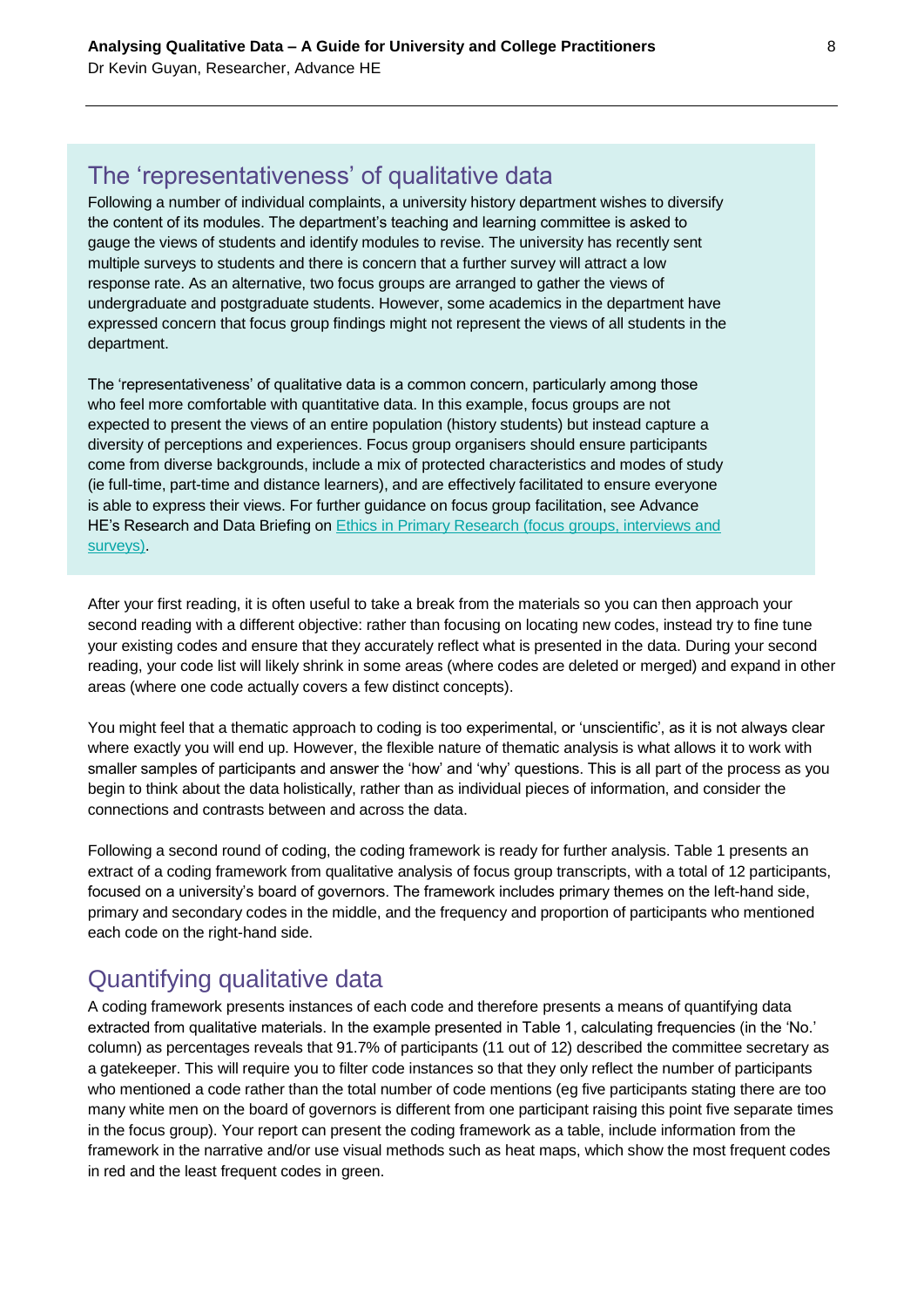#### **Table 1. Focus group on a university's board of governors (***n* **= 12 participants)**

Following two rounds of coding it becomes apparent that the code 'people : secretary : makes it hard to share information with other governors' (mentioned by five participants) and 'people : secretary : discourages communication between staff and governors' (mentioned by six participants) expressed a similar sentiment so were merged to form 'people: secretary: gatekeeper' (now mentioned by 11 participants).

| <b>Themes</b> | <b>Codes</b>                                                    | No.            | $\%$ |
|---------------|-----------------------------------------------------------------|----------------|------|
|               | chair: ensures all attendees can contribute equally             |                | 8.3  |
|               | chair: favours some attendees over others                       | $\overline{4}$ | 33.3 |
| People        | secretary: communicates effectively                             | 2              | 16.7 |
|               | secretary: is a gatekeeper                                      | 11             | 91.7 |
|               | meetings: are too frequent                                      | $\overline{2}$ | 16.7 |
|               | external engagement: limited opportunities                      | 9              | 75.0 |
| Activities    | external engagement: limited opportunities: but has<br>improved | 6              | 50.0 |
|               | external engagement: need to work with other<br>committees      | $\overline{7}$ | 58.3 |
|               | recruitment: limited applications to join the board             | 11             | 91.7 |
|               | recruitment: board vacancies were not advertised widely         | 6              | 50.0 |
|               | diversity: too many white women on the board                    | 4              | 33.3 |
| Challenges    | diversity: too many white men on the board                      | 5              | 41.7 |
|               | diversity: lack of diversity creates unconscious bias           | 5              | 41.7 |

**Least frequent**  $\leftarrow$ 

At the same time, the code 'challenges : diversity : too many white people on the board' (mentioned by nine participants) consisted of two distinct points so was split to become 'challenges : diversity : too many white women on the board' (now mentioned by four participants) and 'challenges : diversity : too many white men on the board' (now mentioned by five participants).

#### Using quotes

Qualitative data should feature prominently throughout your report, in particular direct quotes from research participants. Always keep your reader in mind and ensure that quotes speak directly to questions under consideration. Ask yourself 'Is this material interesting or important?' If the material is 'interesting' rather than 'important', consider cutting quotes as excessive qualitative data will add to your word count and distract the reader from your main arguments. Do not present a long list of quotes in a random order ('one participant said this and one participant said this…') but instead refer back to your coding framework and develop a narrative from the overarching themes. Use quotes to demonstrate your arguments and, where required, shorten quotes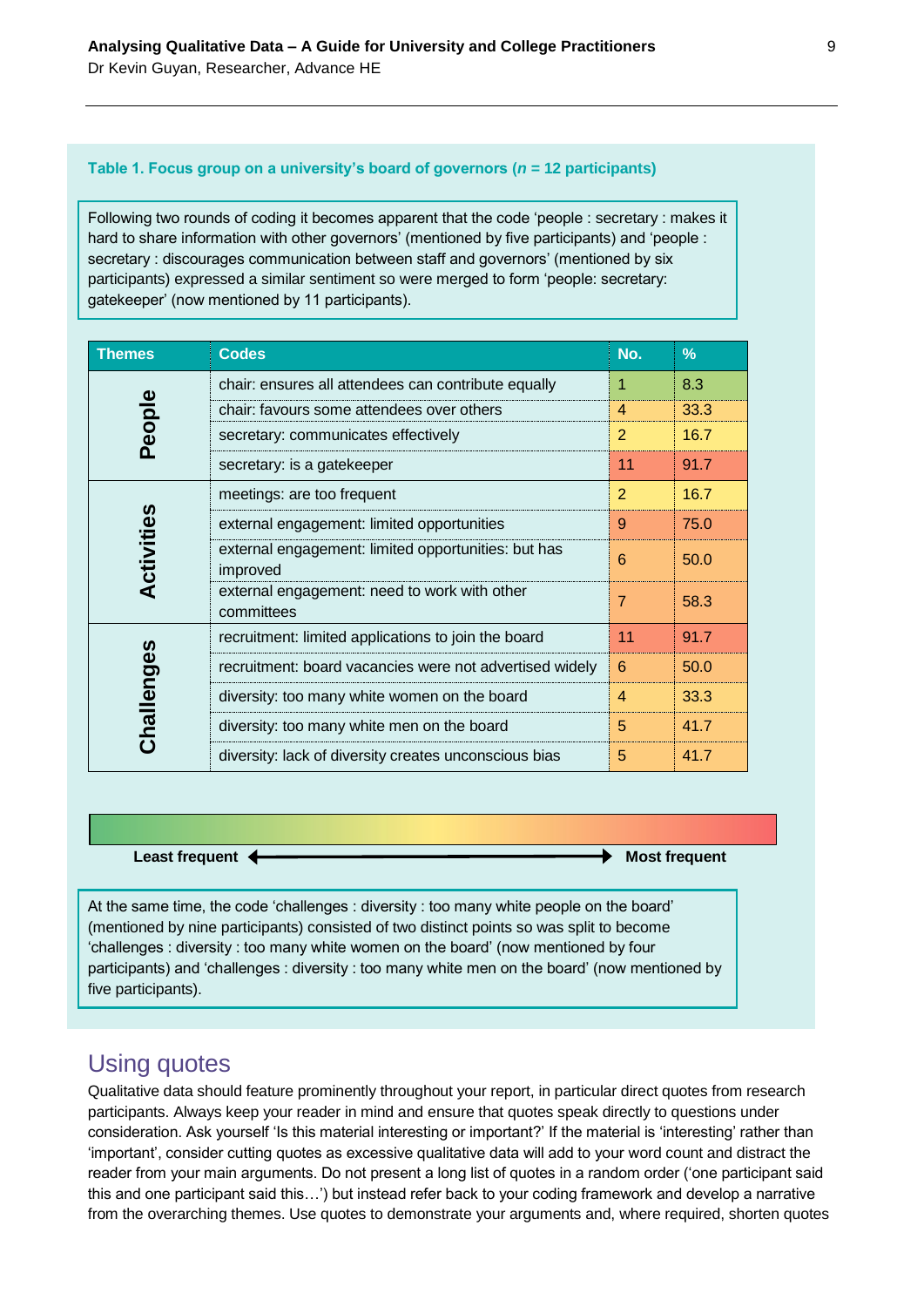and insert an ellipsis […] to mark the deletion of words. Lastly, double-check that all direct quotes ensure the anonymity of research participants (if this was promised when participants gave consent). Anonymity might require more than the removal of names or job titles as some people use unique phrases individual to them or discuss experiences that might reveal their identity.

### Absences in your data

Once you have reviewed the data and developed a coding framework, it is no longer necessary to follow grounded theory or approach your data with an open mind. At this stage of analysis, it is now beneficial to consider the findings of past studies or themes from literature reviews as these will help you think about and identify what is absent in the data. Ask yourself, 'What might you have expected this analysis to uncover that is not there?' As qualitative research involves smaller samples of participants, it is also vital to consider who (if anyone) is absent from this work. For example, the decision to host focus groups outside of core work hours might make it impossible for staff with caring responsibilities to participate. Too often those working with qualitative data overlook absences in their work as they fear it might jeopardise its rigour. However, critical reflection is an important stage of analysis that can reveal a great deal about your research questions.

This Research and Data Briefing focuses on one approach to qualitative analysis, which can be adjusted to fit the size and scope of your project. However, other approaches exist, such as [word clouds,](https://www.betterevaluation.org/en/evaluation-options/wordcloud) which use word frequencies to present a visual snapshot of the data, and [narrative presentation,](http://www.evaluationsupportscotland.org.uk/resources/134/) which follow the impact of a policy or initiative on an individual's life and are commonly used in case studies. Although the rigour of other approaches varies, the most appropriate analysis will depend on the specifics of your project and the research questions you wish to answer.

### **5.** Going further – other uses of qualitative data analysis

This final section explores other ways to use the information gathered in qualitative research. For practitioners working on a small-scale project, it likely exceeds your requirements but it is helpful to know what else is possible beyond reporting frequencies, percentages and direct quotes.

A well-designed coding framework, which accurately presents information from the qualitative data, offers a number of potential uses. A coding framework is a baseline, a snapshot of a situation at one point in time, which practitioners can use to benchmark against future work in this area. For example, your university wanted to monitor how students who follow a religion or belief feel about inclusion on campus. The concept of 'inclusion' is tricky to measure quantitatively so the university organised three focus groups to gather students' views. Following the focus groups, practitioners undertook qualitative analysis and developed a rigorous coding framework. The university decided to run the three focus groups again the following year and use the previous coding framework to assess whether students' perceptions and experiences of inclusion were more positive, negative or had stayed the same.

This example demonstrates how qualitative data analysis can empower practitioners to benchmark less tangible or 'soft' outcomes and demonstrate change over time. If the university introduced an intervention between the first and second round of focus groups, such as a network for students who follow a religion or belief, and involved the same participants, then this method would also monitor and evaluate impact.

Lastly, findings from qualitative data analysis should not exist in isolation but instead inform other qualitative, quantitative and mixed methods projects in your institution. For example, why not use findings from focus groups or one-to-one interviews to inform quantitative questions included in staff and student surveys? Research is most effective when it brings together learning from a variety of methods and gives practitioners the ability to answer research questions that go beyond asking 'How many?' but also ask 'Why?'.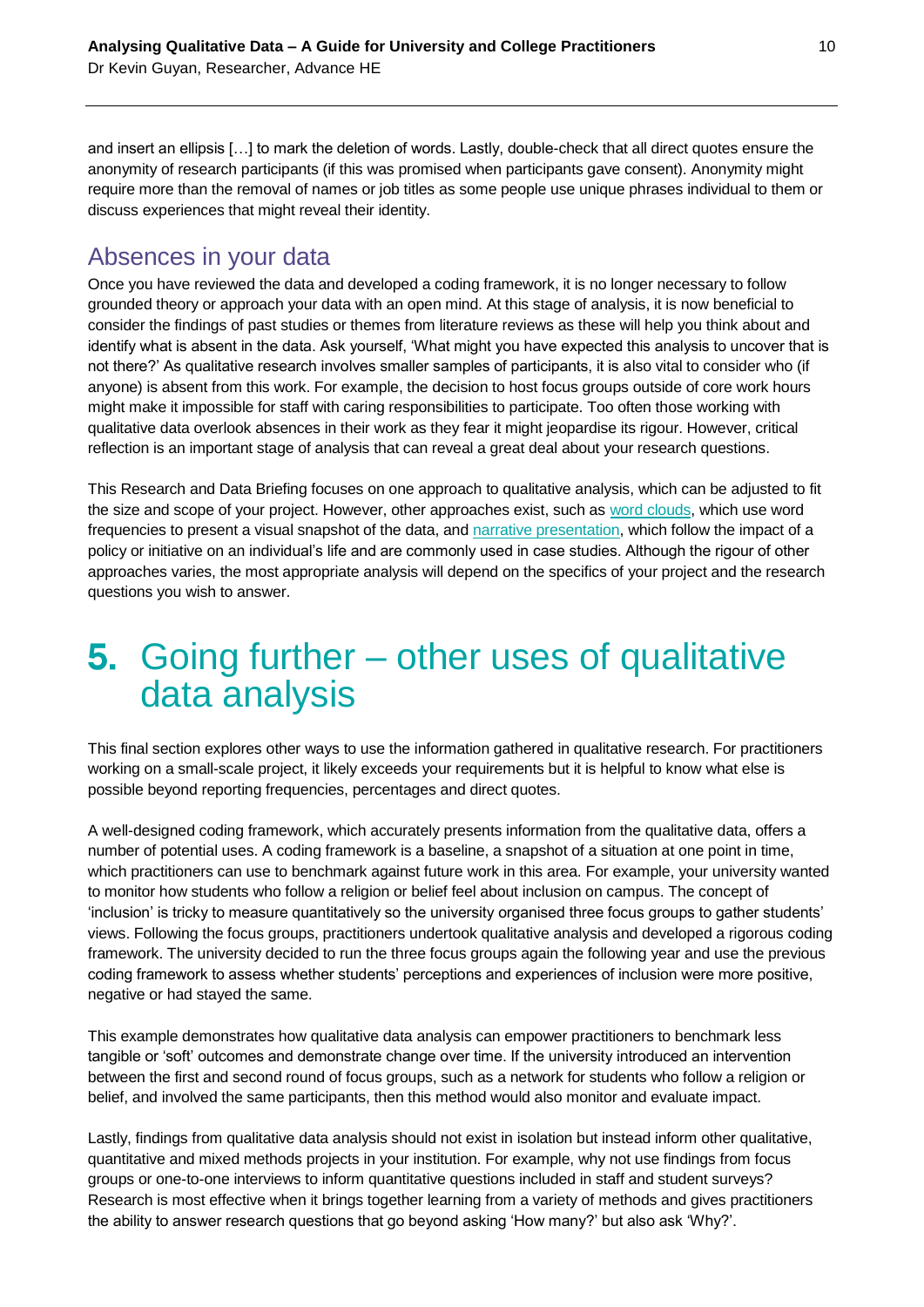## **6. Conclusion**

As a practitioner working in a university or college, the successful execution of a small- to medium-scale research project relies on much more than access to the appropriate tools and methodological know-how. Practitioners must also juggle competing commitments, tight timeframes and pressure from senior management to present 'headline' findings that demonstrate something meaningful for the institution.

This Research and Data Briefing presents an introduction to analysing qualitative data against these constraints, with additional guidance and signposting to other resources that highlight the benefits of using qualitative data, how to gather qualitative data and its potential uses beyond those outlined in this briefing.

Analysis of qualitative data comes with few unbreakable rules and the guidance in this briefing presents one way to extract rigorous findings from qualitative data. The most appropriate approach will always depend on the scope and scale of your individual project. However, whatever the focus of your study, this briefing highlights the value in looking beyond quantitative data and finding ways to gather and analyse data that captures the feelings, perceptions and lived experiences of students and staff within your institution.